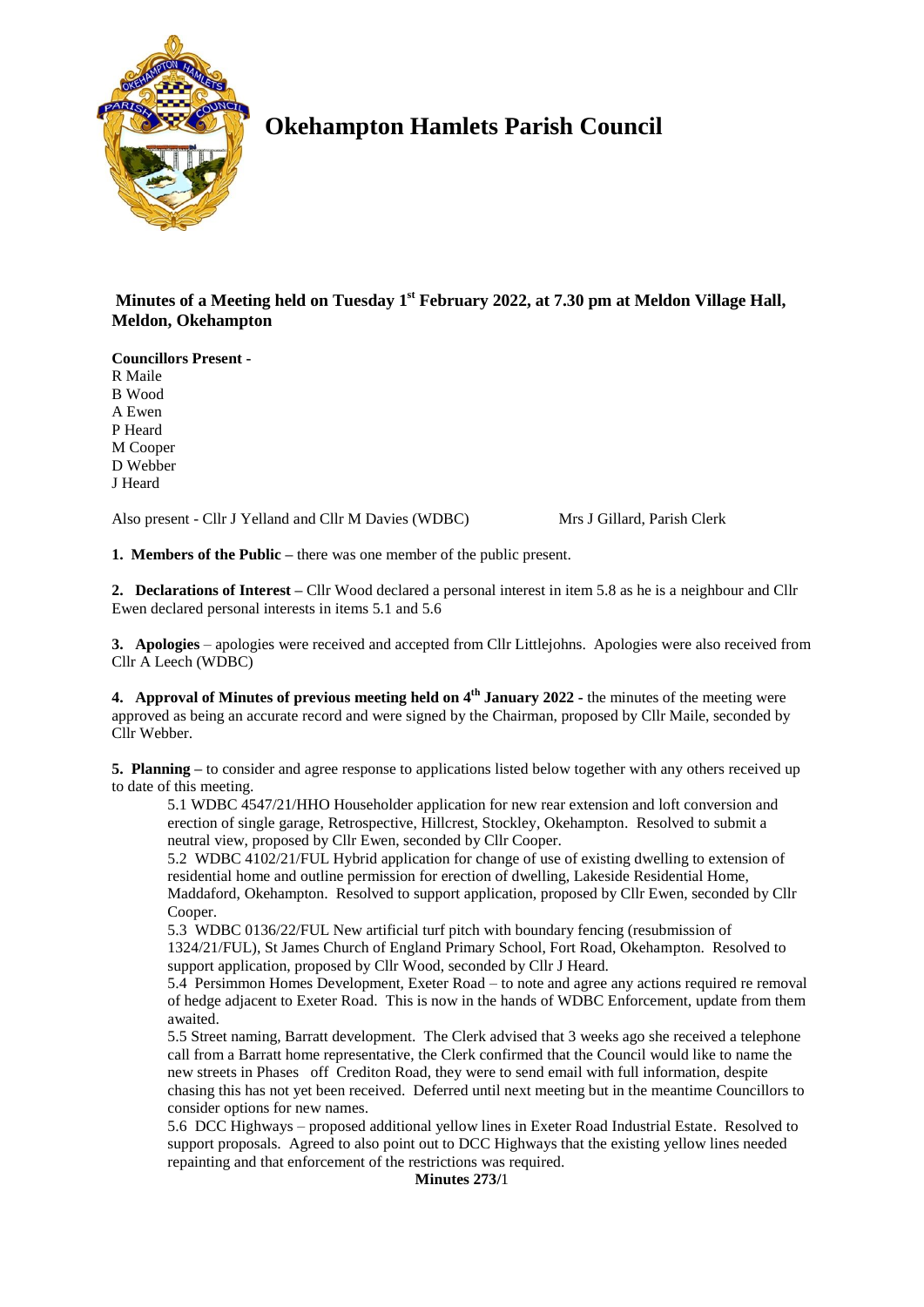5.7 DNP Invitation to Virtual Meeting Introducing the new Local Plan – Cllr Cooper to attend. 5.8 WDBC 3927/21/FUL Infill house between 35 and 16 Summering Close, Okehampton, agreed inspection of site required, as this could be done from a public area, Councillors to visit individually before next meeting when response would be agreed.

## **6. DCC and WDBC –** to consider the Councillors written reports/updates.

Cllr Yellands report – feedback to question raised re Superlinks meeting was that meetings were beneficial, they should be held 2 or 3 times per year and that a later start time of say 7pm would be beneficial.

No questions raised from reports from Cllr Leech and Cllr L Samuels.

#### **7. Neighbourhood Planning**

7.1 to receive an update on joint Okehampton Plan. Cllr Wood reported another meeting had taken place, more progress is being made, dates for future meetings agreed and also that the existing TORs need reviewing to extend the completion date.

#### **8. To receive reports from meetings attended by Parish Council representatives including** –

OCRA AGM – attended by Cllr Ewen (chairman of Group), Finances looking good, new sources of funding found reducing financial impact on OUC, the café is now making a profit. The football club did not do as well as hoped, looking at enhanced lighting and the setting up of a Cricket Club. OUC – attended y Cllr Cooper, a busy time for the Charity, main discussion around the land that they have just acquired.

OkeRail – attended by Cllr Wood, there has been a big uptake on use of the Railway, hourly service due to commence May 22<sup>nd</sup>, however line will be closed for 1 week in Feb and again in April.

#### **9. Correspondence**

9.1 WD Broadband Champion – to agree nomination and attendance at webinar. Carry forward to next meeting.

9.2 To consider request from South West Endurance to hold ride from Aplite Quarry Car Park on 6<sup>th</sup> March 2022. Agreed the Group could hold their event and that a donation should be requested for use of the car park.

9.3 Okey Music Day – to consider grant request for £1000 towards costs of holding 2022 event. Resolved to award the sum of £1000 as no award actually made for last year's event due to administration confusion. Proposed by Cllr Wood, seconded by Cllr J Heard.

9.4 20s Plenty for Devon – to consider correspondence received from Group. Cllr Wood attended first virtual meeting of the Group and will attend next meeting and will keep Council updated of developments.

9.5 Okehampton United Charity – to consider request for grant towards costs of maintenance of Allotments. Resolved to award the amount requested of £384.39 (19% of costs deficit) proposed by Cllr Wood, seconded by Cllr Maile.

9.6 DNP Invitation to attend Special meeting 17<sup>th</sup> Feb- Cllr Wood to attend.

9.7 Buckingham Palace Garden Party – to consider nomination for May event. Agreed to nominate Cllr Webber, proposed by Cllr Wood, seconded by Cllr Ewen

## **10. Finance** –

**10.1 Accounts for payment –**

| Mrs J Gillard (wages £487.03, mileage £22.50) | £509.53  |
|-----------------------------------------------|----------|
| Western Web                                   | £96.00   |
| Parish On line                                | £ 45.00  |
| N Johns litter picking                        | £ 135.00 |
| J Baulch                                      | £1250.00 |

**10.2 Grants Policy** – to review and adopt if agreed, revised Grants Terms and Conditions to come into effect 1/4/2022. Carried forward to next meeting as revised document not circulated prior to meeting.